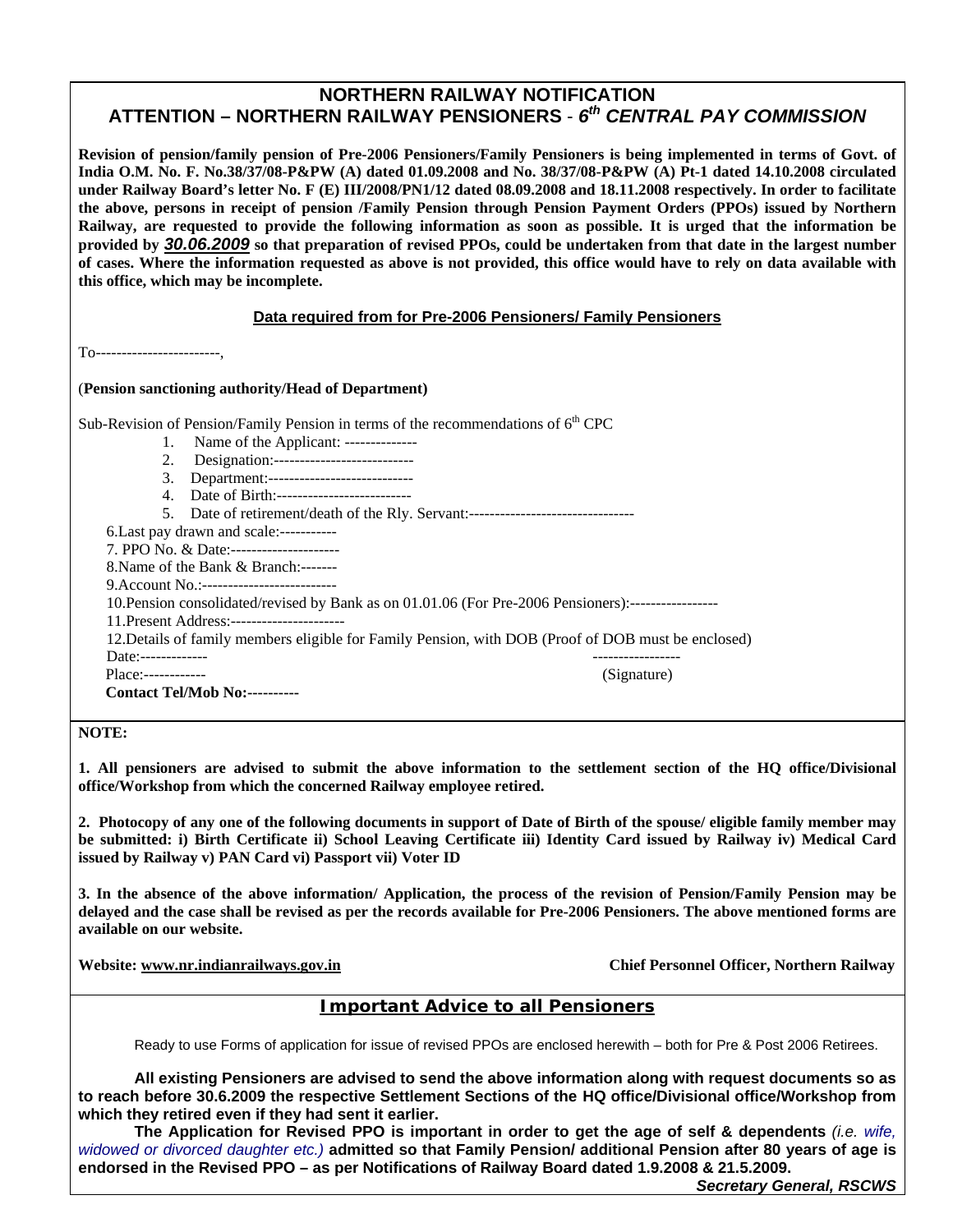| <b>Application Form for Revision of Pension &amp; issue of Revised PPO</b><br><b>By Pensioners / Family Pensioners</b><br>For revision of Pension as per recommendations of Sixth Pay Commission<br>To be submitted to Pension Sanctioning Authority -<br>(Settlement Section) HQ Office/Division/Workshop<br>(From which concerned Railway employee retired)                     |             |
|-----------------------------------------------------------------------------------------------------------------------------------------------------------------------------------------------------------------------------------------------------------------------------------------------------------------------------------------------------------------------------------|-------------|
| <u> 2000 - Jan James James Jan James James James James James James James James James James James James James Jam</u>                                                                                                                                                                                                                                                              |             |
| (Pension sanctioning authority/Head of Department)                                                                                                                                                                                                                                                                                                                                |             |
| Subject:- Data required from Pensioners / Family Pensioners for Revision of Pension / Family Pension &<br>issue of Revised PPO - on implementation of Sixth Pay Commission Report<br>Reference:- Railway Board's Letter No. F(E)III/2008/PN1/12 Dated 8.9.2008 & 18.11.2008                                                                                                       |             |
| 4. Date of Birth :-<br>5. Date of retirement/ Death of Railway Servant_________________________________<br>6. Last Pay drawn: - Rs ______________ in the Scale of _________________________<br>REVISED TO Rs __________________________________ wef 1.1. 1996<br>ii)___________________________ Dtd. ____________________<br>8. Name & address of Bank & Pension Paying Branch :- |             |
| Revised by Bank as on 01.01.06<br>(For pre-2006 pensioners)                                                                                                                                                                                                                                                                                                                       |             |
| 12. Details of Family members Eligible for family pension with date of birth<br>(proof of Date of Birth must be enclosed)                                                                                                                                                                                                                                                         |             |
| Place:-___________________<br>Contact Tel/Mob No<br><u>Letting</u><br>ENCLOSURE:-________________________                                                                                                                                                                                                                                                                         |             |
| <u> 1989 - Johann Barbara, margaret eta idazlea (h. 1989).</u>                                                                                                                                                                                                                                                                                                                    | (Signature) |

**office/Workshop from which the concerned Railway employee retired.** 

**<sup>2.</sup> Photocopy of any one of the following documents in support of Date of Birth of the spouse/ eligible family member may be submitted: i) Birth Certificate ii) School Leaving Certificate iii) Identity Card issued by Railway iv) Medical Card issued by Railway v) PAN Card vi) Passport vii) Voter ID Card.**